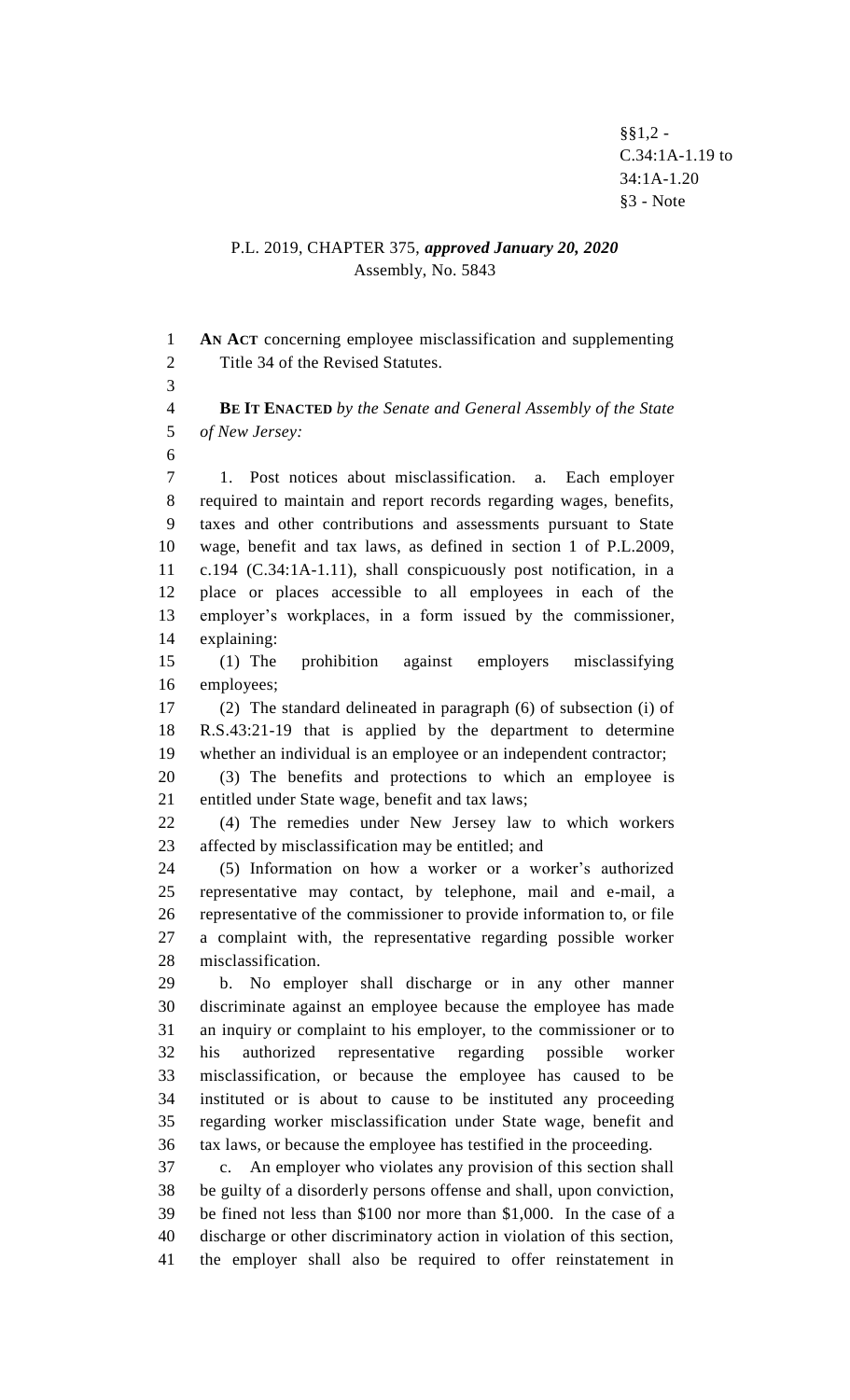employment to the discharged employee and to correct any discriminatory action, and to pay the employee all reasonable legal costs of the action, all wages and benefits lost as a result of the discharge or discriminatory action, plus punitive damages equal to two times the lost wages and benefits, under penalty of contempt proceedings for failure to comply with the requirement. 2. Information regarding worker misclassification. The Department of Labor and Workforce Development shall maintain a webpage that contains information regarding: (a) The prohibition against employers misclassifying employees; (b) The standard delineated in paragraph (6) of subsection (i) of R.S.43:21-19 that is applied by the department to determine whether an individual is an employee or an independent contractor; (c) The benefits and legal protections to which an employee is entitled under State wage, benefit and tax laws; (d) The remedies under New Jersey law to which workers affected by misclassification may be entitled; and (e) Information on how a worker or a worker's authorized representative may contact, by telephone, mail and e-mail, a representative of the commissioner to provide information to, or file a complaint with, the representative regarding possible worker misclassification. 3. This act shall take effect on the first day of the third month next following enactment, except that the Commissioner of Labor and Workforce Development may take any anticipatory action in advance as shall be necessary for the implementation of this act. STATEMENT This bill requires employers to post a notice for their employees regarding employee misclassification. Specifically, under the bill, an employer is required to conspicuously post notification, in a place or places accessible to all employees in each of the employer's workplaces, in a form issued by the commissioner, explaining: 1. The prohibition against employers misclassifying employees; 2. The standard that is applied by the department to determine whether one is an employee or an independent contractor; 3. The benefits and protections to which an employee is entitled under State wage, benefit and tax laws; 4. The remedies under New Jersey law to which workers affected by misclassification may be entitled; and